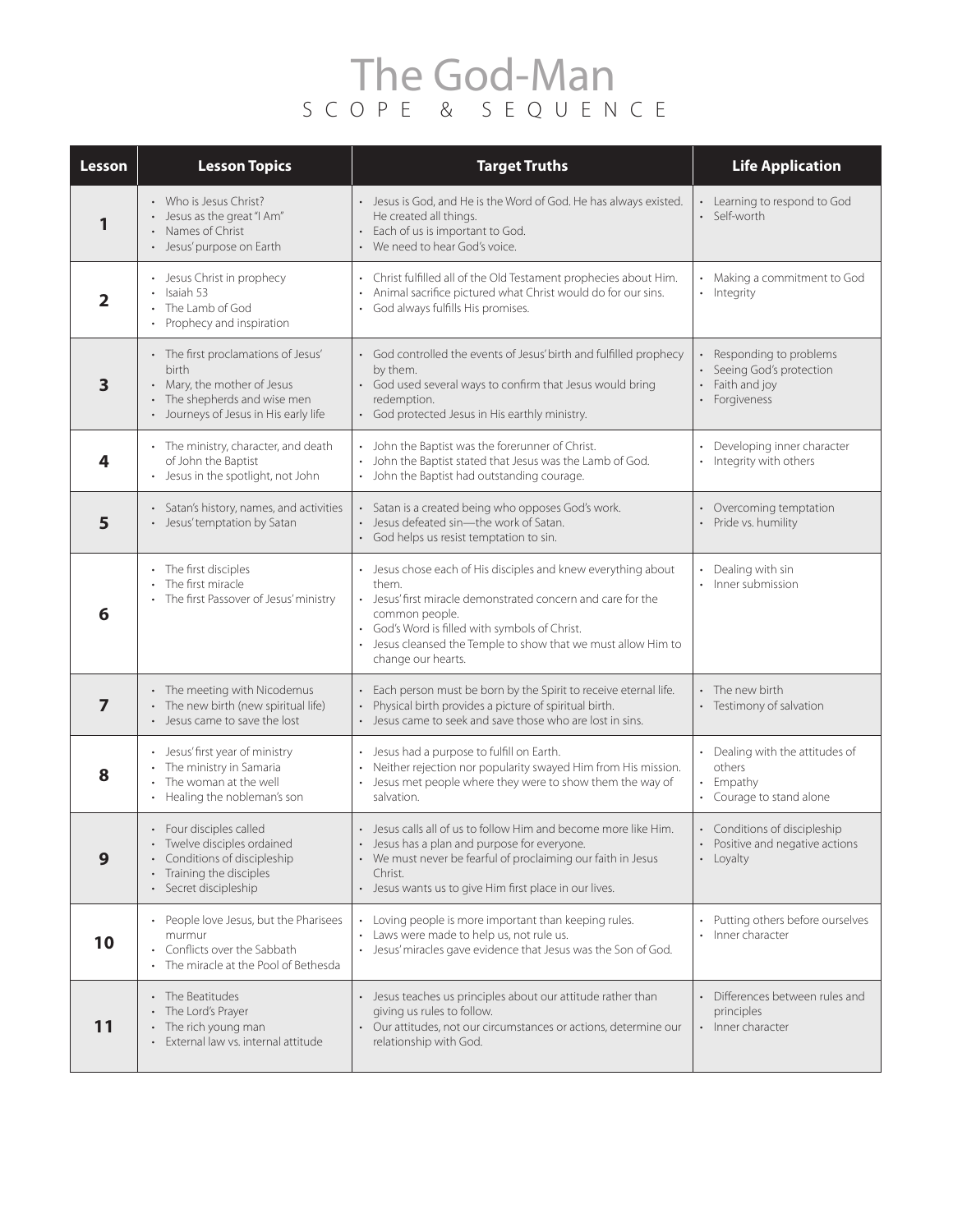| Lesson | <b>Lesson Topics</b>                                                                                                                                                             | <b>Target Truths</b>                                                                                                                                                                                                                                                                                                                                                    | <b>Life Application</b>                                                   |
|--------|----------------------------------------------------------------------------------------------------------------------------------------------------------------------------------|-------------------------------------------------------------------------------------------------------------------------------------------------------------------------------------------------------------------------------------------------------------------------------------------------------------------------------------------------------------------------|---------------------------------------------------------------------------|
| 12     | • Resist not evil<br>Lay up treasures in heaven<br>• Give and it will be given to you<br>• Know people by their fruit                                                            | • We should forgive others instead of judging them.<br>A successful life means developing our relationship with Christ,<br>rather than obtaining things.                                                                                                                                                                                                                | Applying three scriptural<br>$\bullet$<br>principles<br>• Spiritual fruit |
| 13     | • The parable of the sower<br>Parables of the Kingdom<br>The Kingdom of God<br>• The house on the rock                                                                           | · Jesus taught parables to give us principles for life.<br>• Jesus used many different methods to reach the hearts of His<br>listeners.<br>• The Kingdom of God exists in the present and in the future.                                                                                                                                                                | • Applying parables personally<br>• Attentiveness                         |
| 14     | • The words and works of Jesus<br>Seven proofs of Christ's deity<br>Four witnesses of Christ's deity                                                                             | • Jesus demonstrated His power over nature, demons, and<br>disease.<br>Jesus showed that He was God by the authority of His words.<br>• Jesus showed that He was God by supporting His claims.                                                                                                                                                                          | Impact of Jesus as God in our<br>lives                                    |
| 15     | • Jesus proves His deity to John<br>• Jesus has the power to forgive sin<br>Jesus rebukes the Pharisees<br>False righteousness<br>$\bullet$<br>• Why the Pharisees opposed Jesus | • Jesus challenged the religious leaders to look into their own<br>hearts, rather than to focus on conformity to religion.<br>· If our inner character is right, our outward actions will be right.                                                                                                                                                                     | Guarding against judging<br>others<br>• Thankfulness                      |
| 16     | • The problem, solution, and<br>response in John 6<br>Jesus, the Bread of Life<br>Four promises of the True Bread<br>$\bullet$<br>• Continued opposition                         | • Jesus fed over 5,000 men with five loaves of bread and two<br>fish.<br>Jesus is the living bread who alone can give eternal life.<br>Jesus' words resulted in different responses from the people.                                                                                                                                                                    | • How obedience and faith work<br>together<br>Faith<br>$\bullet$          |
| 17     | • Key people and terms                                                                                                                                                           | • Review Lesson                                                                                                                                                                                                                                                                                                                                                         |                                                                           |
| 18     | • Different miracles and different<br>responses<br>· Important aspects of Jesus'<br>miraculous works<br>• No miracles for unworthy purposes                                      | · Jesus' miracles showed His deity, compassion, and God's<br>power.<br>• Jesus would not perform miracles for the curiosity or<br>amusement of the people.<br>• Jesus acknowledged those whose faith in Him made them<br>whole.<br>• There were many different types of responses to the miracles.                                                                      | • Finding evidence of God's work<br>in our lives<br>• Faith               |
| 19     | • At the Feast of Tabernacles<br>• Confusion concerning Jesus<br>• Teaching on the Holy Spirit<br>• Learning to make the right<br>decisions                                      | • Jesus was in control of His destiny on the earth and the timing<br>for His crucifixion.<br>• The confusion and division that took place were planned by<br>Jesus to continue the fulfillment of the crucifixion.<br>• Jesus is the fulfillment of all the Old Testament laws and<br>prophecies.<br>We need to discern where we stand concerning the things of<br>God. | • Making wise choices<br>• Dealing with peer pressure<br>• Courage        |
| 20     | • The disciples learn humility<br>The Pharisee and the publican<br>The ambition of James and John<br>How to show humility                                                        | • Jesus came as a humble servant rather than as a master to be<br>served.<br>• The world honors certain people over others.<br>Jesus promises that those who humble themselves will be<br>exalted.<br>• Jesus uses the example of children to teach us how to develop<br>a humble attitude.                                                                             | • Developing humility<br>• Service                                        |
| 21     | • Seeking and saving the lost<br>• Principles of forgiveness<br>• Jesus came to forgive sinners                                                                                  | • Jesus came to offer forgiveness to sinners through His death<br>on the cross.<br>• Jesus taught that sin begins in the mind and spirit of people<br>and must be dealt with in the heart.<br>• Jesus taught us the importance of forgiving one another.                                                                                                                | • How to develop strong<br>relationships<br>• Forgiveness                 |
| 22     | Principles of demonstrating love<br>The adulterous woman<br>Two parables on love<br>Humility, forgiveness, and love<br>$\bullet$                                                 | Jesus wants us to learn to love others as He loved us.<br>Humility, forgiveness, and love work together to edify others<br>$\bullet$<br>and meet their needs.                                                                                                                                                                                                           | • How humility, love, and<br>forgiveness work together                    |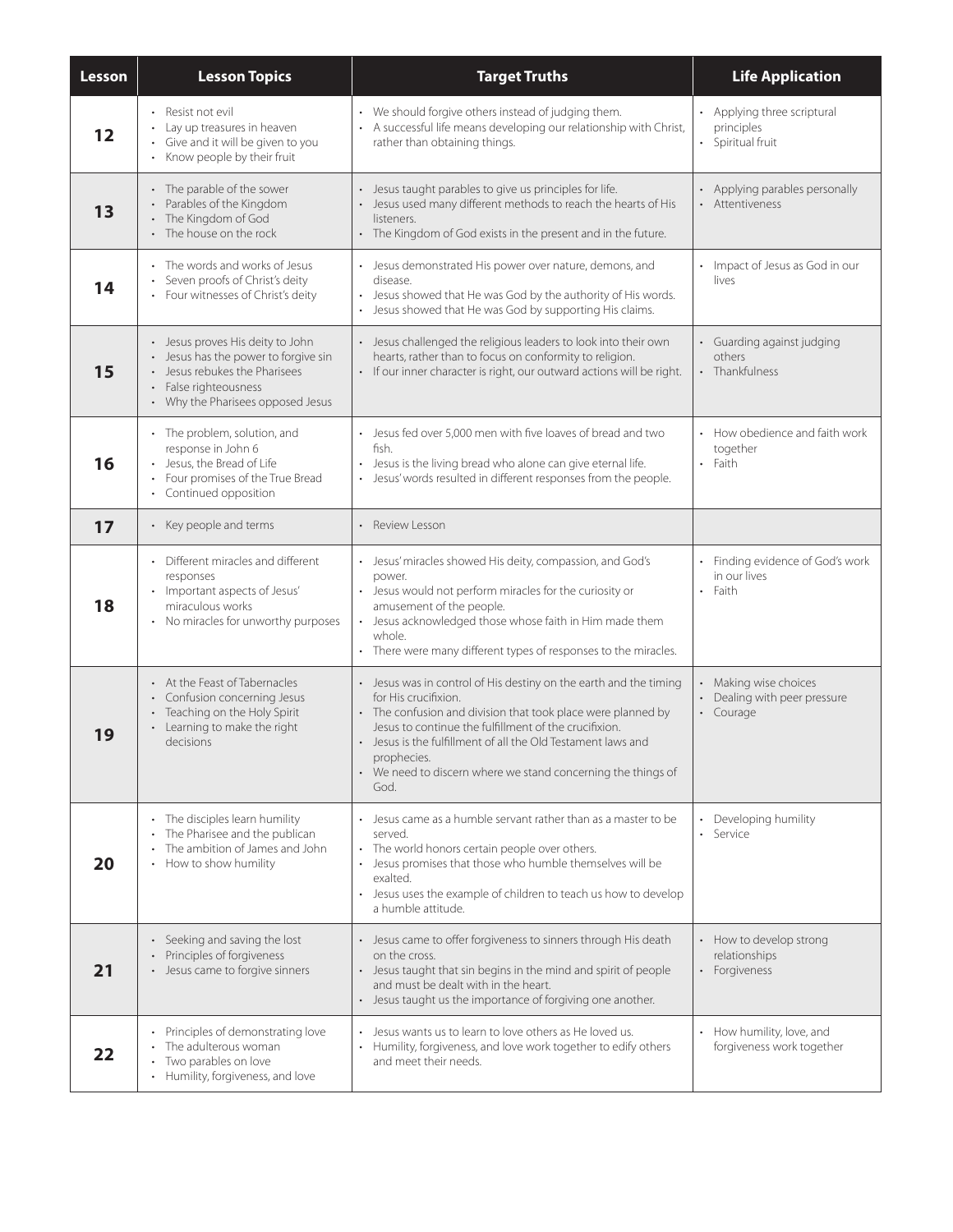| <b>Lesson</b> | <b>Lesson Topics</b>                                                                                                                           | <b>Target Truths</b>                                                                                                                                                                                                                                                                                                                                                                                     | <b>Life Application</b>                                                             |
|---------------|------------------------------------------------------------------------------------------------------------------------------------------------|----------------------------------------------------------------------------------------------------------------------------------------------------------------------------------------------------------------------------------------------------------------------------------------------------------------------------------------------------------------------------------------------------------|-------------------------------------------------------------------------------------|
| 23            | • Christ, the Good Shepherd<br>Analogies of the shepherd<br>Other analogies used by Jesus                                                      | • Jesus uses analogies to teach us different aspects of His<br>character and ministry.<br>• Jesus is the Good Shepherd who gave His life for His sheep.<br>· Since the beginning of creation, it is Jesus who continues to<br>bring light out of darkness.                                                                                                                                               | • Hindrances to trusting God<br>$\cdot$ Trust                                       |
| 24            | Mary and Martha<br>• The death and resurrection of<br>Lazarus<br>"Jesus wept"<br>The Bible's teaching about death                              | • God has given each of us different personalities. Each of us has<br>strengths and weaknesses.<br>• Jesus knows the future and always has everything under His<br>divine control.<br>· Jesus raised Lazarus from the dead to teach about His own<br>resurrection and the resurrection of all who believe.<br>• To worship Jesus and "sit at His feet" to learn are the most<br>important parts of life. | • Overcoming a judgmental<br>attitude<br>• Tenderhearted                            |
| 25            | · Jesus foretells His sufferings<br>• Important places in Jesus' ministry<br>Spiritual warfare                                                 | • Each detail of Jesus' betrayal, death, burial, and resurrection<br>was prophesied in the Old Testament.<br>• Jesus foretold His own sufferings.<br>· Jesus was in total control of each event during His last days,<br>death, and resurrection.                                                                                                                                                        | • Understanding my place in<br>God's plan<br>Obedience<br>$\bullet$<br>· Submission |
| 26            | • The Triumphal Entry in five scenes<br>A hard or tender heart?                                                                                | • The culmination of Jesus' purpose on the earth is about to take<br>place.<br>• Jesus is our Passover lamb who died for our sin.<br>• Beware lest you develop a hardness of heart toward the things<br>of God.                                                                                                                                                                                          | Personal conflicts<br>• Leadership                                                  |
| 27            | • Cleansing the Temple<br>Questioning Jesus' authority<br>• Attempts to trap Jesus with<br>questions<br>• Jesus' unanswerable question         | • The days previous to Jesus' crucifixion brought to a head all of<br>the conflicts that had been stirring since the beginning of His<br>ministry.<br>• Jesus' wisdom far surpasses the wisdom of the learned of the<br>Earth.<br>• Jesus does not allow the evil plans or attitudes of others to<br>keep Him from following through on His own work.                                                    | • Making wise choices<br>• Decisiveness                                             |
| 28            | • The motives of the religious leaders<br>The widow's offering<br>• Greeks who wanted to see Jesus<br>• The final plot<br>• The end of the age | • Jesus always looks for the inner motive behind what a person<br>does.<br>• Jesus exposes selfish and vain motives and attitudes.<br>• Acting religious outwardly does not necessarily mean that we<br>are right in our hearts.<br>Judas, the Pharisees, and other religious leaders looked<br>righteous outwardly, but their hearts were far from God.                                                 | Discerning my motives<br>Self-esteem                                                |
| 29            | • The first Lord's Supper<br>A servant of servants<br>• Three predictions                                                                      | • Jesus instituted the Lord's Supper the night before His death.<br>• Communion (the Lord's Supper) was to forever take the place<br>of the Passover.<br>• Jesus knew that Judas would betray Him and that Peter would<br>deny Him.                                                                                                                                                                      | • How we show disloyalty to<br>others<br>• Loyalty                                  |
| 30            | • A new commandment<br>The Comforter<br>Jesus' high priestly prayer                                                                            | • Jesus gives a new commandment to love one another as the<br>fulfillment of all the Commandments.<br>• Jesus promises to send a Comforter, the Holy Spirit, to live<br>within each believer.<br>· Jesus emphasizes His self-existence.<br>• Jesus teaches us the importance of abiding in Him.                                                                                                          | • Applying an analogy to my<br>personal life<br>• Love                              |
| 31            | • Christ's final night<br>• What happened to Judas?<br>Spiritual testing                                                                       | • Jesus was the one in control of every aspect of the betrayal<br>and the trials.<br>• Jesus was fulfilling what He had been sent to Earth to<br>accomplish.<br>We are tested so that we may understand what is in our hearts.<br>• When we are tested, we recognize our need to surrender to<br>the power of God in our lives.                                                                          | • Enduring times of testing<br>• Patience                                           |